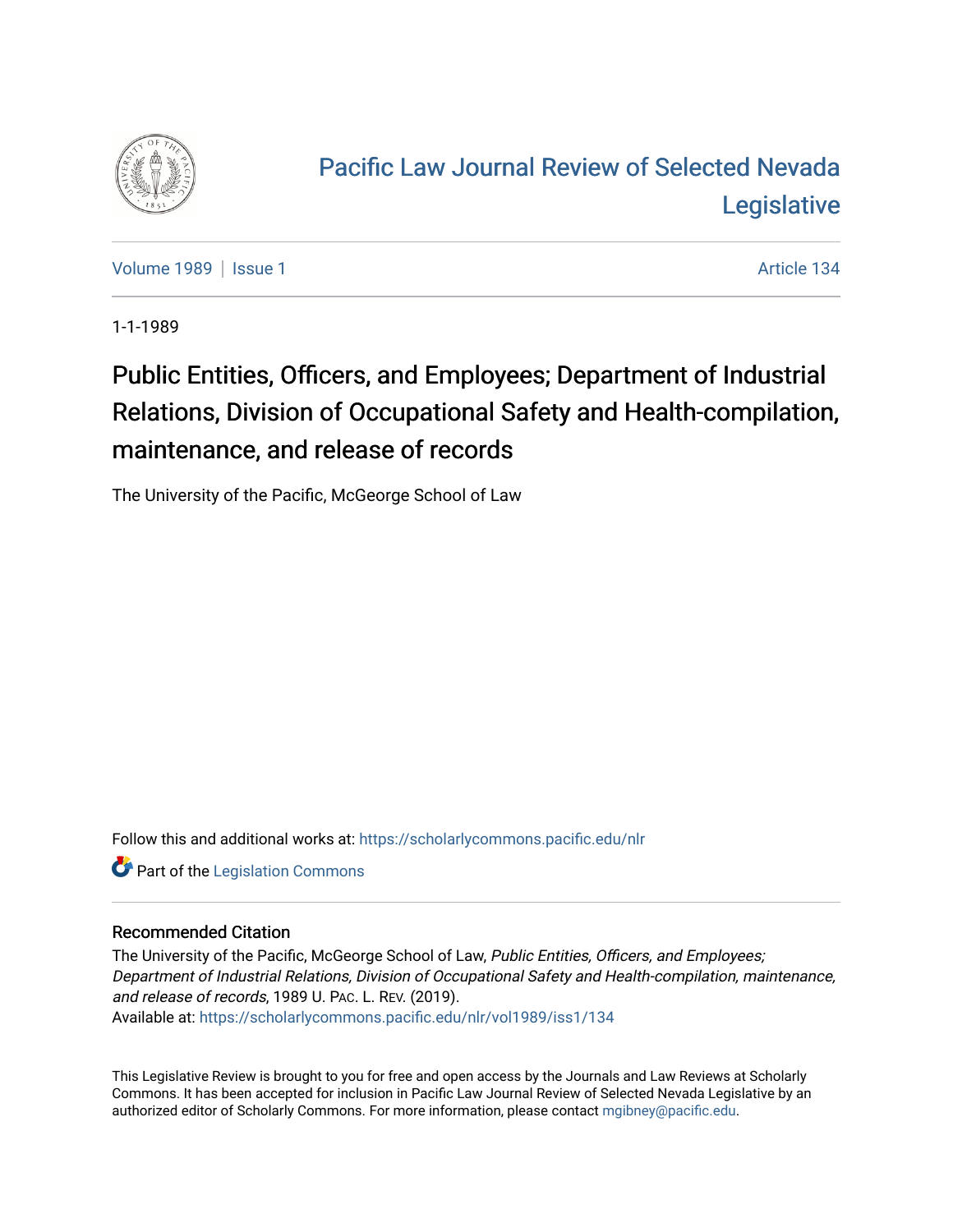## **Public Entities, Officers, and Employees; Department of Industrial Relations, Division of Occupational Safety and Healthcompilation, maintenance, and release of records**

NEv. REv. STAT. § 618.367 (repealed); § 618.\_ (new); §§ 232.600, 618.325, 618.365, 618.370, 618.425, 618.435, 618.545, 618.555, 618.705 (amended). AB 63 (Jeffrey); 1989 STAT. Ch. 212

Prior law did not require the state to maintain records of complaints made by employees' or their representatives regarding workplace safety violations or dangers. 2 Chapter 212 requires the Division of Occupational Safety and Health (Division)<sup>3</sup> of the Department of Industrial Relations to keep records of all written and oral complaints received from employees or their representatives. <sup>4</sup>

Chapter 212 also requires the Division to keep a log, separate from the complaint records, containing any complaint filed by an employee or employee representative that reports the existence of either imminent danger in the workplace or a violation of a health or safety standard<sup>5</sup> that threatens physical harm.<sup>6</sup> The log must state the action taken by the Division in response to the complaint,? In addition, the log must indicate each regulatory inspection of an employer<sup>8</sup> made by the Division,<sup>9</sup> and any citations to an employer issued by the

*5. See generally* NEv. REv. STAT. §§ 618.295-.305 (1987) (adoption and sources of standards).

6. 1989 Nev. Stat. ch. 212, sec. 2, at 467 (enacting NEv. REv. STAT. § 618.\_ 2).

7. *Id.* at 467 (enacting NEV. REV. STAT. § 618... 2(b)(1)-(3)) (requiring notations in logbook which indicate whether the Division made a special investigation, and the findings of that investigation). *See* NEV. REv. STAT. § 618.425 3 (1987) (amended by Nev. Stat. ch. 212, sec. 3, at 468) (providing for special investigations).

8. *See* NEV. REv. STAT. § 618.095 (1987) (defining employer).

9. 1989 Nev. Stat. ch. 212, sec. 2, at 467 (enacting NEv. REv. STAT. § 618.\_ 2 (d)). *See* NEv. REv. STAT. § 618.325 2(a)-(b) (Division administrator or representative may enter a place of employment at a reasonable time to inspect conditions and equipment, and to question any employer or employee). *See also* 1989 Nev. Stat. ch. 212, sec. 4, at 469 (amending NEv. REv. STAT. § 618.325) (requiring regulatory inspections, whether random or regularly scheduled,

<sup>1.</sup> *See* NEv. REv. STAT. § 618.085 (1987) (definition of employee).

<sup>2.</sup> *Id.* §§ 618.365-455 (1987) (scope and operation of the Division of Occupational Health and Safety of the Department of Industrial Relations (Division)).

<sup>3.</sup> *See id.* §§ 618.175, .235, .285 (1987) (provisions describing function, administration, and duties of Division).

<sup>. 4. 1989</sup> Nev. Stat. ch. 212, sec. 2, at 467 (enacting NEv. REv. STAT. § 618.\_ 2). The record must summarize each complaint, list the evidence given in support, show the date that the employer was notified, and describe the Division action taken in response. */d. See id.* ch. 212, sec. 6, at 469 (amending NEV. REv. STAT. § 618.370) (definition of employee representative).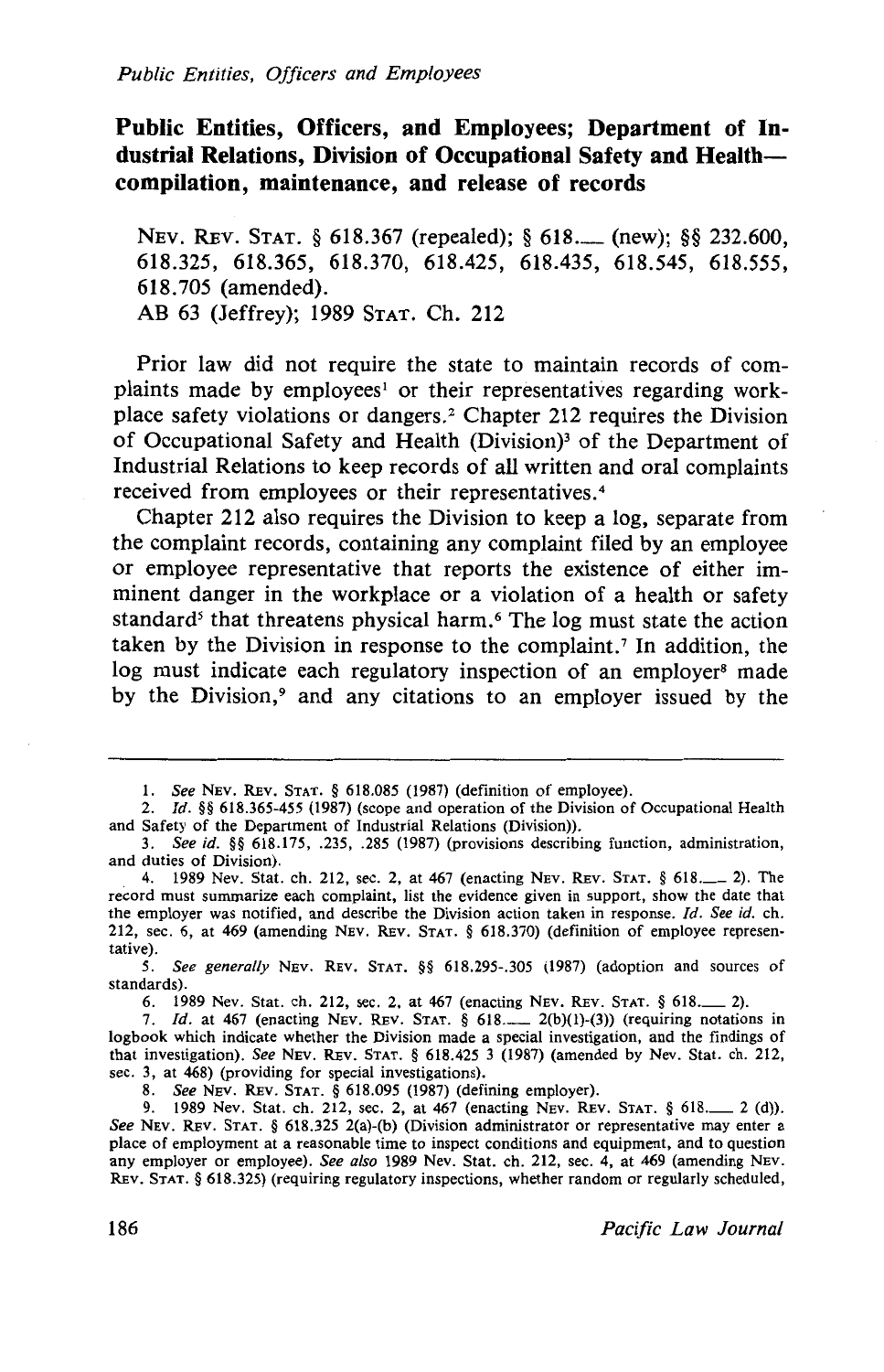Division.<sup>10</sup> Finally, the log must show the reasons for the citation, any penalty<sup>11</sup> levied by the Division upon the employer, and the reasons for imposing that penalty. $12$ 

Prior law gave employers access to all records possessed by the Division concerning that employer.<sup>13</sup> Chapter 212 allows public inspection of all Division records covering complaints of impending danger or health-threatening violations of safety standards. 14 The Division must provide copies of these records upon public request.<sup>15</sup>

Chapter 212 prohibits the Division from disclosing the names of employees who have filed complaints or made statements regarding their employer during an investigation. 16 The Division may not disclose any information regarding a current investigation, aside from the fact that it is in progress.<sup>17</sup>

Chapter 212 allows representatives of present and former employees to gain access to employer records showing employee exposure to physical dangers or toxic substances. <sup>18</sup>

Under existing law, employees and their representatives can request an investigation of an employer for violations of workplace safety standards. 19 Chapter 212 extends this right to health care providers and governmental employees who are responsible for ensuring public

10. 1989 Nev. Stat. ch. 212, sec. 2, at 467 (enacting NEv. REv. STAT. § 618.\_ 2).

11. *See* NEV. REv. STAT. §§ 618.625-.715 (1987) (provisions relating to assessment of penalties for violations of health or safety standards).

12. 1989 Nev. Stat. ch. 212, sec. 2, at 467 (enacting NEv. REv. STAT. § 618.\_ 2).

13. 1975 Nev. Stat. ch. 485, sec. 31, at 775 (repealed by 1989 Nev. Stat. ch. 212, sec. 13, at 473).

14. 1989 Nev. Stat. ch. 212, sec. 3, at 468 (enacting NEv. REv. STAT. § 618.\_), The public may also inspect records which show how the Division responded to complaints, records of citations issued and penalties levied by Division, and records indicating the reasons for the citations and penalties. Id.

15. *Id.* sec. 3, at 468 (enacting NEV. REV. STAT. § 618....... 3). The Division must allow for public inspection of logbooks during regular business hours. */d.* sec. 2, at 467 (enacting NEV. REv. STAT. § 618.\_ 2). *See also* NEV. REv. STAT. § 618.\_ 2 (Division must retain all records and log entries for five years or more).

16. 1989 Nev. Stat. ch. 212, sec. 3, at 468 (enacting NEv. REv. STAT. § 618,\_ 3).

17. Id.

18. *Id.* sec. 6, at 469 (amending NEV. REV. STAT. § 618.370 3) (definition of representative of employee or former employee); sec. 6, at 469 (amending NEv. REv. STAT. § 618.370 1) (records must be provided to the requesting party within 72 hours). The first six pages of the employer's records are provided free; each additional page must be paid for at the cost of reproduction. 1989 Nev. Stat. ch. 212, sec. 2, at 467 (enacting NEv. REv. STAT. § 618.370 2).

19. NEv. REv. STAT. § 618.425 I (amended by 1989 Nev. Stat. ch. 212, sec. 7, at 470). The request must be initiated by giving notice of a violation of safety or health standards, or of an imminent danger in the workplace. Id.

*Review of Selected Nevada Legislation* 187

to be unannounced). *But see* Att'y Gen. Op. 79-2 (1979) (finding Nevada Revised Statute section 618.325 2 unconstitutional because it authorizes inspections of non-public areas without search warrant).